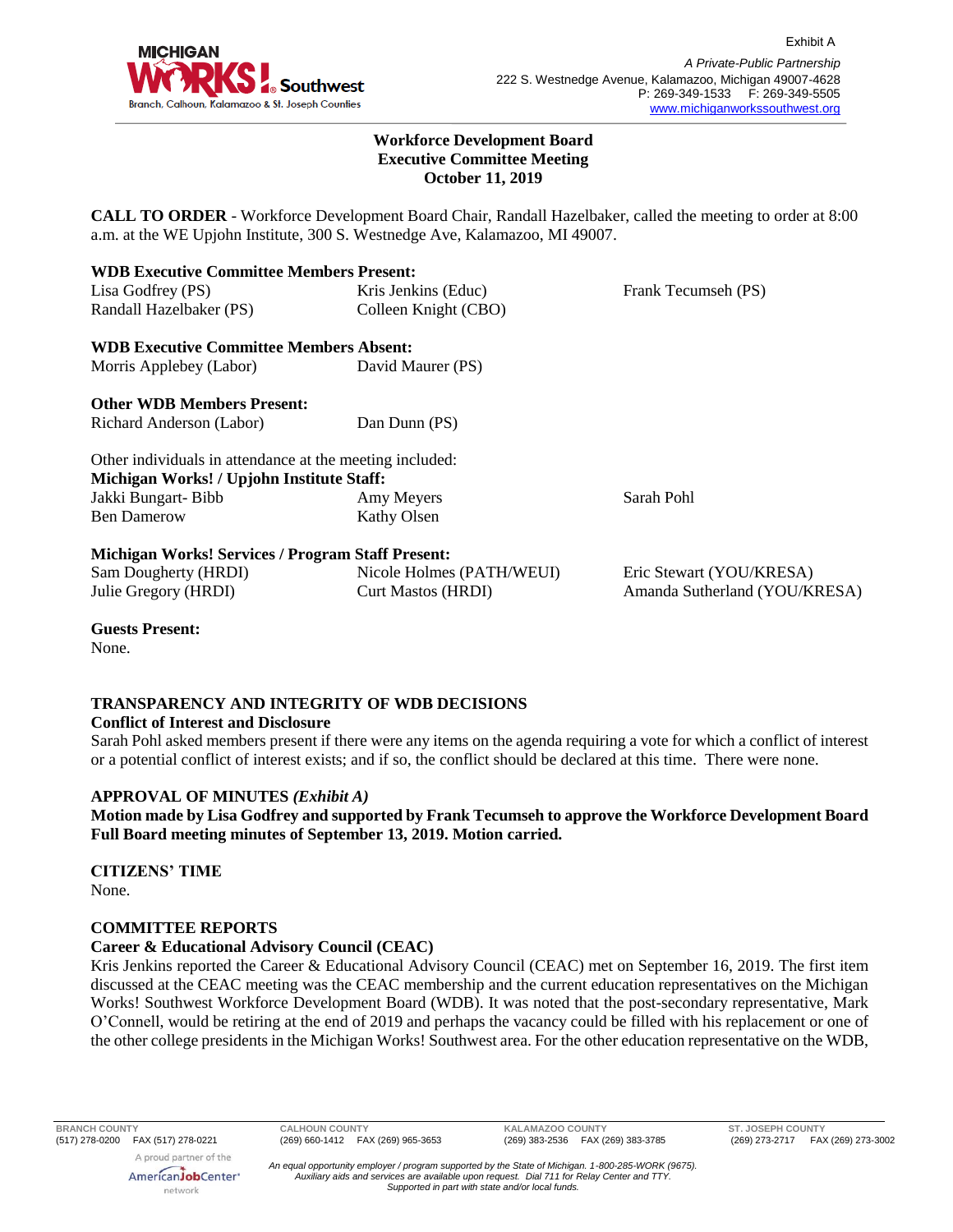the consensus of members present was to recommend the continued appointment of Kris Jenkins, with Randy Sowles as her alternate.

Ms. Jenkins informed members Perkins V funding for Career & Technical Education (CTE) requires a Comprehensive Local Needs Assessment (CLNA) to assist K-12 and community colleges with the alignment of the CTE programs and to determine how the funding will be spent. Dr. Leonidas Murembya from the State of Michigan's Department of Technology, Management and Budget, Bureau of Labor Market Information and Strategic Initiatives presented LMI data for Southwest Michigan (Prosperity Region 8). Codes for the Classification of Instruction Programs (CIP) were compared to Standard Occupational Classification (SOC) codes to determine program alignment and demand. The next steps are to share the data with multiple CTE advisory committees and other employer groups to gather additional feedback. The information gathered will be summarized and presented at the next CEAC meeting on November 4, 2019, prior to submitting the application.

A second presentation at the September 16 CEAC meeting was on the topic of Battle Creek Central High School's Career Academies. It was provided by Sarah Kerry, Community Engagement Specialist at Goodwill Industries of Central Michigan's Heartland. The career academies are small learning communities within a school where traditional coursework is integrated with work-based learning. The curriculum includes career exploration, soft-skills training and hands-on experiences. The vision is that every student enrolled in an Academy will graduate career, college and community ready. Student recruitment occurred in July and August 2019. The Academies include the Academy of Business Engineering and Industrial Trades and the Academy of Health and Human Services.

Member updates provided at the CEAC meeting included a flyer promoting the Skilled Trades Expo that was held at Kalamazoo Valley Community College (KVCC) on Thursday, October 3, 2019 that was distributed by Dr. Deb Coates. Jerry Johnson announced that Branch Intermediate School District (ISD) applied for and was selected to be an approved provider of adult education in Branch County. Ms. Jenkins reported that for one of the recent evening classes, there were 45 individuals who attended an English as a Second Language (ESL) class and that in total, there are over 100 individuals enrolled in ESL. They are seeing an increase in individuals who are Arab, Hispanic and Haitian. Two instructors were hired to each teach one evening per week; however, both are teaching classes twice a week. Local employers are encouraging employees to enroll in ESL and GED classes. The enrollment increase is happening with no marketing. She attributed the enrollment increase to word-of-mouth advertising and noted that current funding for the program year is insufficient.

Additionally, Ms. Jenkins announced there will be millages on the November ballots to support Career Technical Education (CTE) in Kalamazoo and St. Joseph Counties and the next MiCareerQuest Southwest for Kalamazoo and Calhoun Counties is scheduled for Tuesday and Wednesday, October 29-30, 2019 at the Kalamazoo Expo Center.

## **Veterans Community Action Team (VCAT)**

Kathy Olsen reported the third annual VCAT Employer Summit took place on September 26, 2019. The event was well received, and Chris Stone was the keynote speaker. The next quarterly VCAT meeting will take place on October 22, 2019 and will include lunch and a variety of presentations. January's quarterly meeting will focus on employment. The VCAT is also planning a Regional Resource Fair for 2020. This event will be the flagship event for the Region 8 VCAT and will utilize funding received through the Southwest Michigan Prosperity Initiative. Finally, Ms. Olsen reported the committee is currently working on recruitment and additional events for the upcoming year.

## **Disability Awareness Resource Team (DART)**

Kathy Olsen reported the Disability Awareness Resource Team (DART) met on September 17, 2019. During the meeting, a presentation was giving on Social Security Income (SSI), disability insurance and supplemental income. A disability awareness event has been scheduled for November which will provide information on assistance animals with a focus on etiquette and employment.

A statewide needs assessment, in partnership with Michigan State University, has been released to gauge service needs for individuals with disabilities in the local area. Members are encouraged to share the online survey with the appropriate parties.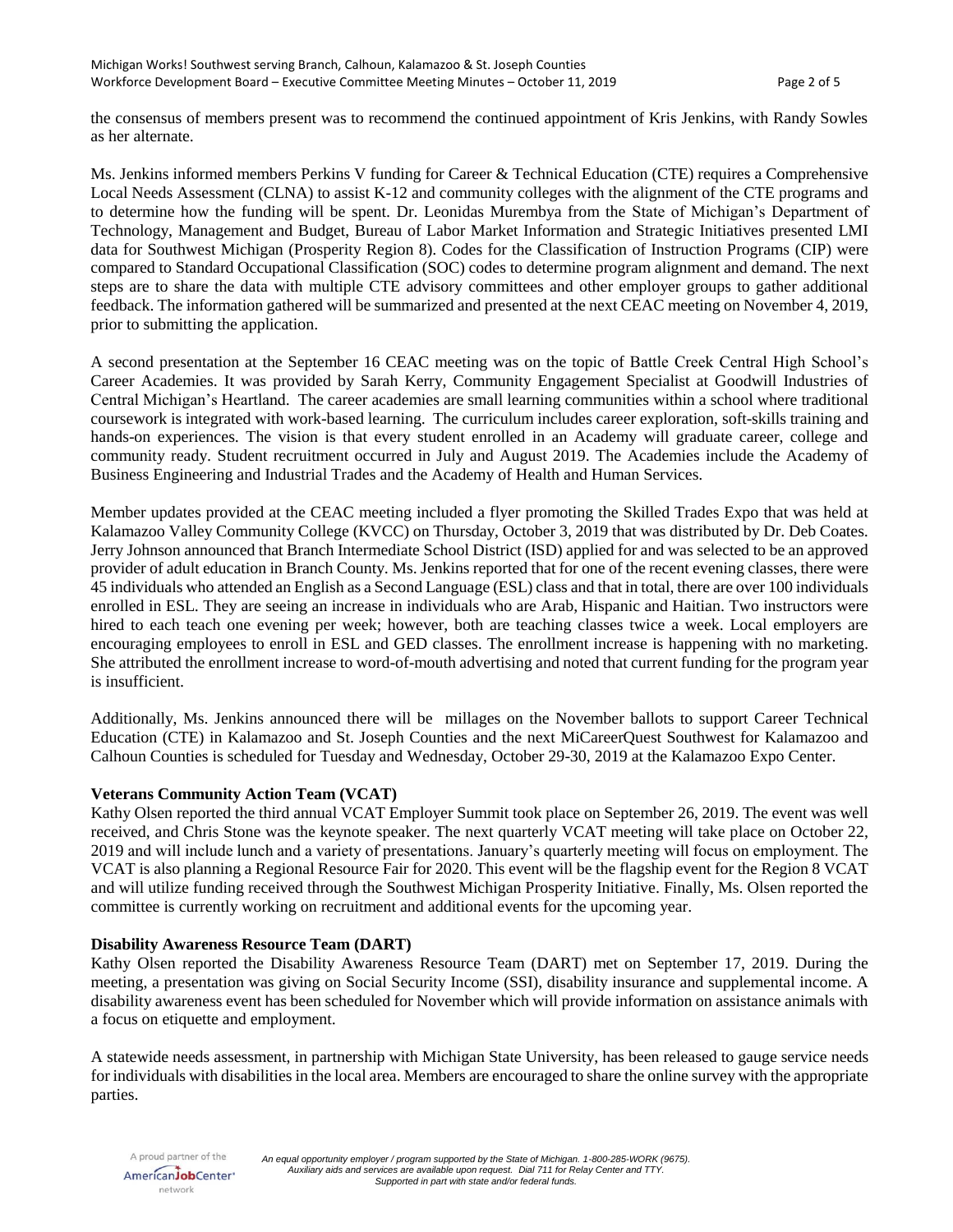Additionally, Ms. Olsen informed members At Your Desktop Trainings are now available on the Michigan Works! Southwest website, on the Board page.

#### **NEW BUSINESS**

#### **FY20 Food Assistance Employment & Training (FAE&T)** *(Exhibit B)*

Amy Meyers requested board consideration and approval of the Fiscal Year 2020 Food Assistance Employment & Training (FAE&T) plan. Ms. Meyers reported for fiscal year 2020, October 1, 2019 through September 30, 2020, Michigan Works! Southwest received an allocation of \$113,444 for the FAE&T program. Allocation amounts are based on the number of Food Assistance Program (FAP) cases in each county, and the FY20 allocation represents a decrease from the FY19 allocation. Individuals who are served through the program are those who are receiving Food Assistance, between the ages of 18 and 49, without dependents. FAE&T funds may be used to provide employment and training activities and supportive services, as well as retention services. Over the past few years, all four counties within the Michigan Works! Southwest area have switched to Time Limited Food Assistance (TLFA), which removed the voluntary status of the program. Members were referred to the Dashboard Report (*Exhibit F)* which included information on the increase in orientation attendance since the switch to TLFA.

## **Motion made by Kris Jenkins and supported by Colleen Knight to approve the FY20 Food Assistance Employment & Training Plan. Motion carried.**

#### **WDB Policy Revisions** *(Exhibit C1-C4)*

*WDB Policy 16 Rev 03 – Disruptive Behavior and Non-Compliance, WDB Policy 28 Rev 03 – Priority of Service for Veterans, Eligible Spouses and Family Caregivers, and WDB Policy 32 Rev 02 – Authorization to Work in the U.S.* Kathy Olsen reported proposed updates to the local policies for Disruptive Behavior and Non-Compliance, Priority of Service for Veterans, Eligible Spouses and Family Caregivers, and Authorization to Work in the U.S. were included in the agenda packet, with a redlined version sent to Workforce Development Board members prior to the meeting. Changes to the *WDB Policy 16 Rev 03 – Disruptive Behavior and Non-Compliance* included updating federal and state policy references, removing text describing procedures from the policy and strengthened the language under the Non-Compliance section of the policy. Changes made to *WDB Policy 28 Rev 03 – Priority of Services for Veterans, Eligible Spouses and Family Caregivers* included expanding the policy to include Family Caregivers, as allowable by federal and state policy; expanding background information; adding to and updating federal and state policy references; adding to and updated existing definitions to align with state and federal policies; separating the definitions from the policy section; and adding additional requirements to the implementation section to align with the State of Michigan's Employment Services Manual that was recently updated on September 11, 2019. This policy was also sent to a local veteran representative for review and received his approval. *WDB Policy 34 Rev 2 – Authorization to Work in the U.S.*  changes included updating federal and state policy references and background information. Ms. Olsen informed members moving forward, language in local policies will use "State of Michigan", as opposed to a specific department to circumvent issues that may arise when department names are changed.

## **Motion made by Colleen Knight and supported by Lisa Godfrey to approve WDB Policy Revisions for WDB Policy 16 Rev 03 – Disruptive Behavior and Non-Compliance; WDB Policy 28 Rev 03 – Priority of Service for Veterans, Eligible Spouses and Family Caregivers; and WDB Policy 32 Rev 02 – Authorization to Work in the U.S. Motion carried.**

#### **WDB Meeting Schedule (***Exhibit D)*

Sarah Pohl requested board consideration and approval of the Calendar Year 2020 WDB Meeting Schedule *(Exhibit D)*. Ms. Pohl stated due to scheduling complications, locations for the Full Board meetings in February and September have not been set, however the dates will remain on the second Friday of the month. Members were also reminded of procedures to contact individuals should a meeting be cancelled due to unforeseen circumstances, such as weather. Difficulties in attendance due to weather were then discussed. Members were informed that video conferencing is allowable to be added to the bylaws and it is being looked into as an option for members; however, the technology would need to meet Open Meetings Act requirements and would be subject to a location's technological capabilities.

Randall Hazelbaker requested board consideration and approval to amend the 2020 WDB Meeting Schedule, as well as the remaining 2019 meetings to a start time of 9:00 a.m. in an effort to better accommodate those traveling farther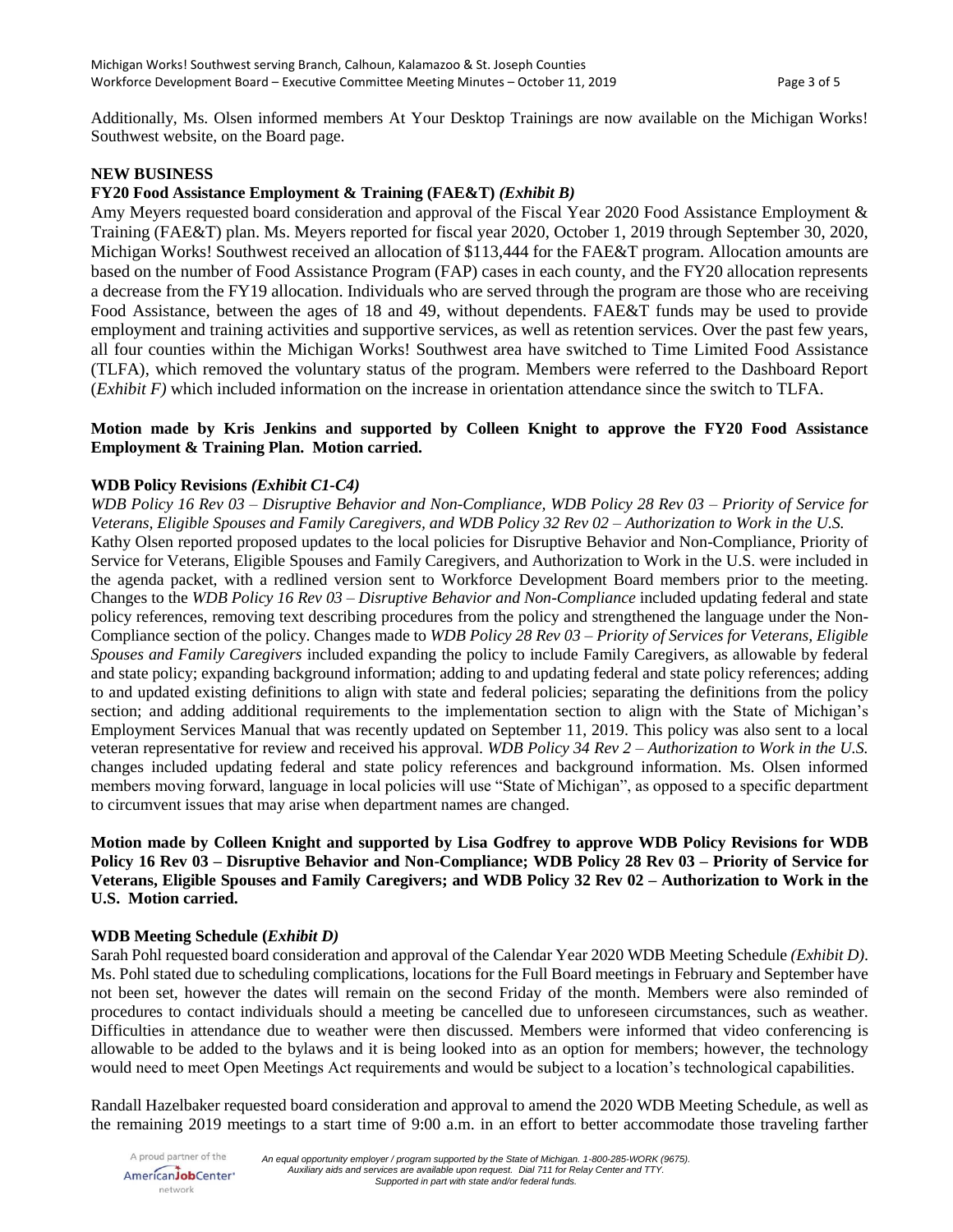distances and reduce the need to cancel meetings due to unsafe driving conditions. Sarah Pohl indicated moving the 2019 meeting times will depend on the meeting room availability. [Following the meeting, it was confirmed that the November meeting start time would remain to be at 8:00 a.m. and the December meeting start time was changed to 9:00 a.m.]

**Motion made by Frank Tecumseh and supported by Lisa Godfrey to approve the amended 2020 WDB Meeting Schedule, to reflect a 9:00 a.m. start time, and amend the 2019 WDB Meeting Schedule to reflect a 9:00 a.m. start time if the meeting rooms could accommodate the change. Motion carried.** 

## **STAFF REPORTS**

**Business Services / Talent Fund /Labor Market Information (LMI)** *(Exhibit E)* – Jakki Bungart-Bibb reported Business Services staff are working to assist employers applying for the Going PRO Talent Fund. This is the first year applications are submitted through an online system and as of this time, 57 local employers completed the application process. All applications were due by October 2, 2019.

Ms. Bibb reported Hydro Extrusion North America, LLC will be closing three facilities by the end of the year, one of which is in Kalamazoo, affecting 185 individuals. Worker benefit orientations and job fairs have taken place and Business Services staff continue efforts to connect with those affected.

Recruitment of a cohort for the Vision for Prosperity Apprenticeship Readiness Training Program in Battle Creek started last week. The program, made possible through a partnership with the United Way of the Battle Creek and Kalamazoo Region, the W.K. Kellogg Foundation, West Michigan Construction Alliance, Kellogg Community College, HRDI and KRESA, is a 9-week training to prepare individuals to join an apprenticeship training program within the skilled trades. The training begins in January 2020 and stipends are available to those participating. Those interested in applying can contact Sam Dougherty.

**Dashboard Report** *(Exhibit F)* – Jakki Bungart-Bibb reported staff are working on an updated design for the Michigan Works! Dashboard report *(Exhibit F)*. Page one of the Dashboard includes program specific data as well as the number of visitors to the Service Centers, which is a slight decrease from last month, but an increase from September 2018. Jobs filled and employers assisted are also included on page one, which are 781 and 335 respectively. Page two of the report contained local labor participation date for August 2019 and information on MiCareerQuest™ Southwest, which is taking place on October 29 & 30 at the Kalamazoo Expo Center. Members are encouraged to stop by and can contact Ms. Bibb or Ashley Iovieno if interested in how to get connected to the event.

**Director's Report** – Ben Damerow distributed the Directors Report dated October 11, 2019. Mr. Damerow reported though Labor, Health and Human Services (HHS) appropriations were passed by the House, a date for the Senate subcommittee market, which was postponed from September  $10<sup>th</sup>$ , has yet to be scheduled.

Additionally, Mr. Damerow reported Governor Whitmer finalized the state budget with over 100 line-item vetoes totaling \$947 million, with approximately \$650 million in transfers within departments through the State Administrative Board. Workforce development line items that have been eliminated include the Regional Prosperity Grants and Employment First project for individuals with developmental disabilities. The Going PRO Talent Fund has also been eliminated in the Governor's budget; however, the State has given guidance that those involved in the competitive grant's application process continue business as usual as there is optimism the line-item will be funded in the future. Jobs for Michigan Graduates funding was also eliminated in the budget, and the funds were transferred to the workforce development line item for Medicaid Work Requirement funding. A document outlining information about the Heathy Michigan Plan was distributed to members.

Supplemental budget bills have since been introduced by the legislature to appropriate funds for programs subject to the Governor's line-item vetoes, including items related to heath, safety, schools and veterans. Additional supplemental budget bills related to education and workforce development are anticipated in the near future.

Kris Jenkins reported on the state's budget for education and the importance of "Count Days" in relation to funding for local schools.